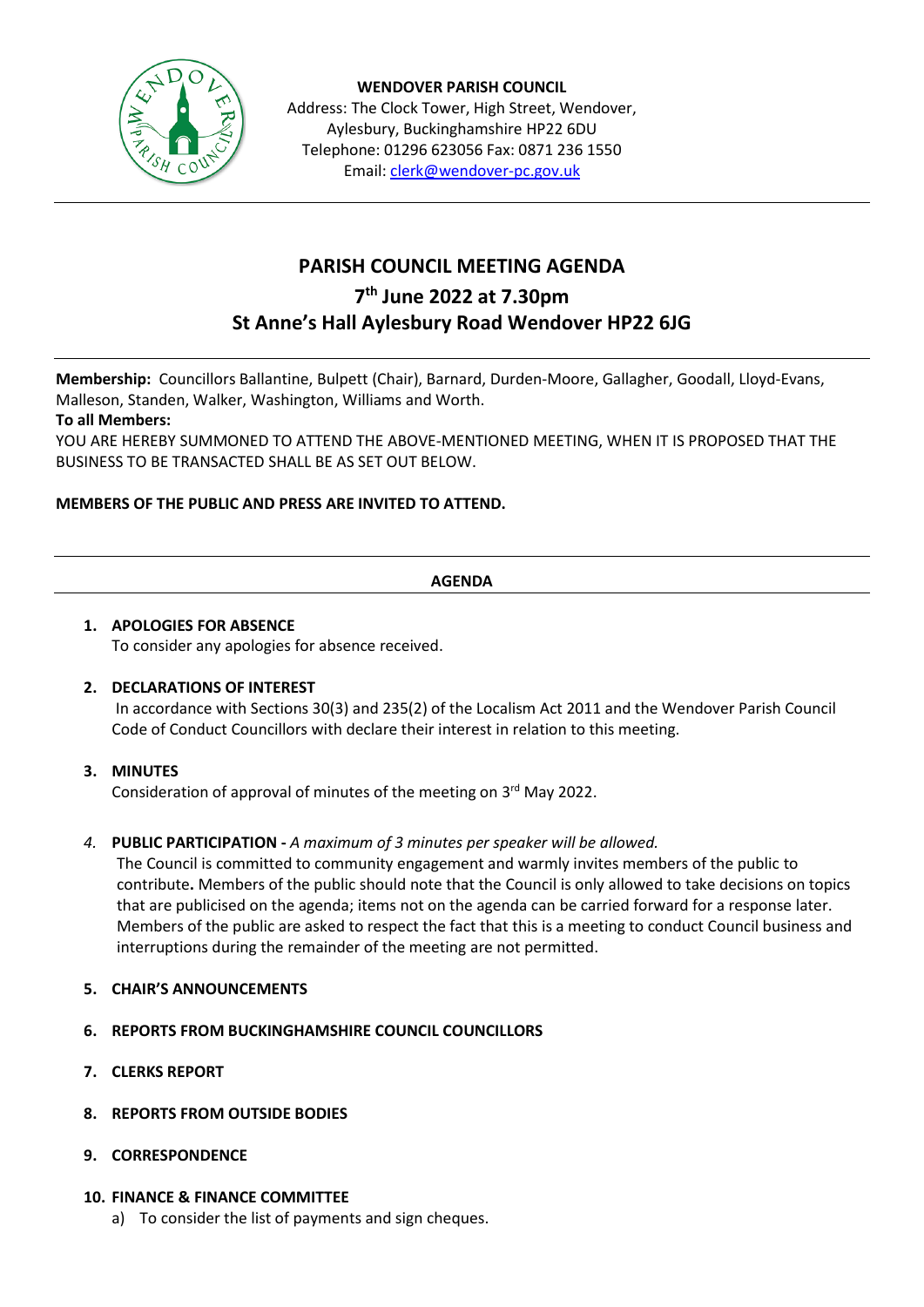- b) To note the April 2022 I&E, EMR and balance sheet.
- c) To note draft minutes of the meeting on  $17<sup>th</sup>$  May 2022.
- d) To consider recommendations from the Finance Committee. (Appendix 1)

#### **11. PLANNING COMMITTEE**

To note draft minutes of the meeting  $17<sup>th</sup>$  May 2022.

#### **12. OTHER MATTERS**

#### **a) HS2**

i) To receive updates on any matters relating to HS2 & the HS2 working group.

ii) To review the terms of reference for the HS2 working group.

#### **b) Open Spaces Working Group**

- i) To receive an update and consider any recommendations from the Open Spaces working group.
- ii) To review the terms of reference for the Open Spaces working group.
- iii) To receive an update on the Haddington Close Playpark.

#### **c) 5-Year Working Group**

- i) To receive an update and consider any recommendations.
- ii) To review the terms of reference for the 5-Year working group.
- iii) To receive an update on the Manor Waste consultation and consider any actions.
- iv) To agree proposed ward areas for Councillors.
- v) To receive recommendations on the outcomes from the recent Eco-Audit.

#### **d) Speeding & Noise Working Group**

- i) To receive an update and consider any recommendations.
- ii) To review the terms of reference for the Noise and Speed working group.
- iii) To consider applying for a bypass speed camera via the HS2 Safety Fund.

#### **e) Annual Return 2021/2022**

To inspect and approve the Statement of Accounts for 2021-2022, the Annual Governance Statement and sign the Annual Return.

#### **f) Standing Orders 2022**

To review the Councils Standing Orders.

#### **g) Parking Consultation**

i) To receive an update on the Parking Consultation.

ii) To highlight Countywide Public Consultation which closes on 21<sup>st</sup> June 2022 relating to:

- The Buckinghamshire Council (Prohibition of Loading, Waiting and Stopping) and (On- Street Parking Places) Order 2021 (Amendment No. 002) Order 2022.
- The Buckinghamshire Council (Speed Limit) Order 2021 (Amendment No. 003) Order 2022.
- The Buckinghamshire Council (Traffic Movement) Order 2021 (Amendment No. 004). Order 2022

#### **h) Wendover Community Library**

To receive an update on the staffing re-structure and extension.

#### **i) Event Reviews**

i)To review the Annual Parish Council Meeting. ii)To review the Jubilee Picnic Event and consider closing the project status report.